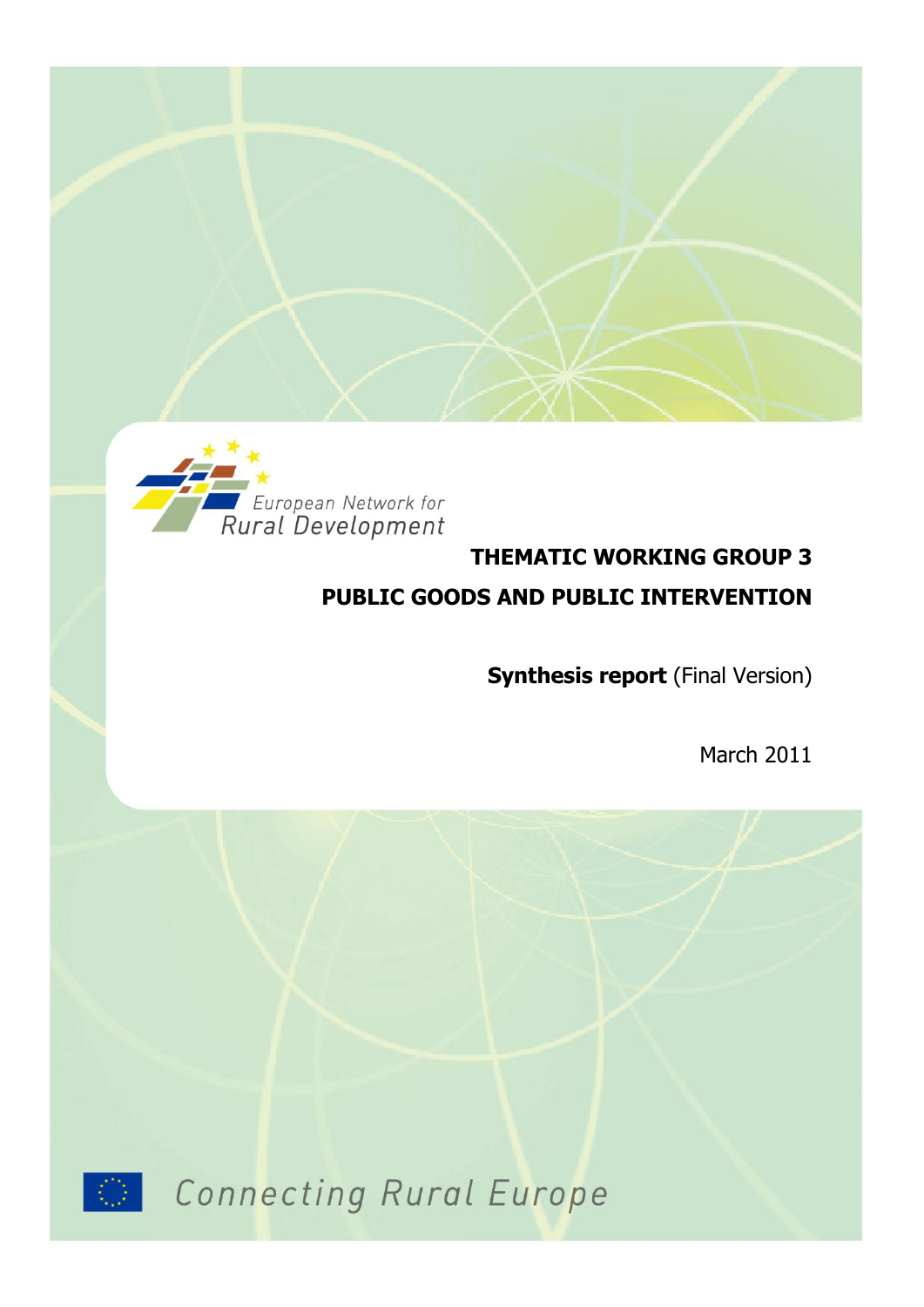## <span id="page-1-0"></span>**The Thematic Working Group 3**

The EN RD has established Thematic Working Groups (TWGs) which carry out specific analysis on the basis of the current rural development programmes focusing on specific thematic priorities. Working on the basis of a specific mandate they provide in-depth analysis of the EU Rural Development policy implementation and contribute to the understanding and diffusion of 'know-how' and experiences and improvement of its effectiveness. As of February 2010, TWGs have been established on the following topics:

- TWG1: Targeting territorial specificities and needs in Rural Development Programmes
- TWG2: Agriculture and the wider rural economy
- TWG3: Public goods and public intervention
- TWG4: Delivery mechanisms of EU Rural Development Policy

The TWG3 aims at establishing a common understanding of the significance of the role of agriculture in the provision of public goods. Particular attention was to be given to understanding the delivery mechanisms needed for encouraging the provision of respective public goods and assessing the implications for future policy developments.

The analytical work of the group was carried out on the basis of a defined work plan articulated as follows.

Under Step 1 of the work plan (concluded in October 2009) a "Conceptual framework on Public Goods" (available on the [ENRD web site\)](http://enrd.ec.europa.eu/thematic-initiatives/twg3/en/twg3_home_en.cfm) and the Step 1 report providing an overview of the main results of the Rural Development Programmes (RDP) screening exercise were produced.

The purpose of the Step 1 report was to investigate how Member States and Regions intend to deliver a range of environmental and social public goods associated with agriculture through their 2007-2013 RDP.

Step 2 of the work plan included an analytical report that builds on the evidence documented in Step 1, and provides a more detailed analysis of:

- the potential contribution of individual rural development measures to the provision of specific public goods in different regions of the EU;
- the relationship between public goods and agriculture, and aspects of undersupply of public goods;
- the role of rural development measures in delivering environmental and social public goods;
- the most used measures under the RDPs for the delivery of public goods.

Step 3 (carried out from March to mid-June 2010) involved a more comprehensive analysis of the socio-economic benefits linked to the provision of environmental public goods as well as economic and social public goods such as "rural vitality". It was undertaken by means of the collection of relevant example/case studies. The results of this activity have been incorporated into this final report.

A detailed communication plan has been outlined to be implemented starting from autumn 2010. A series of products (including a **brochure** on "Public goods and public intervention in agriculture" and this synthesis paper) have been envisaged for a wider dissemination and discussion among EN RD stakeholders. Finally, a concluding seminar is taking place the 10th of December 2010. The scope of the seminar was to present the outcomes of the work of the TWG3 to a larger group of stakeholders, and to clarify the notion of Public Goods to a wider audience. It also demonstrated that the conceptual framework of public goods provides for common grounds in discussions about the CAP and Rural Development.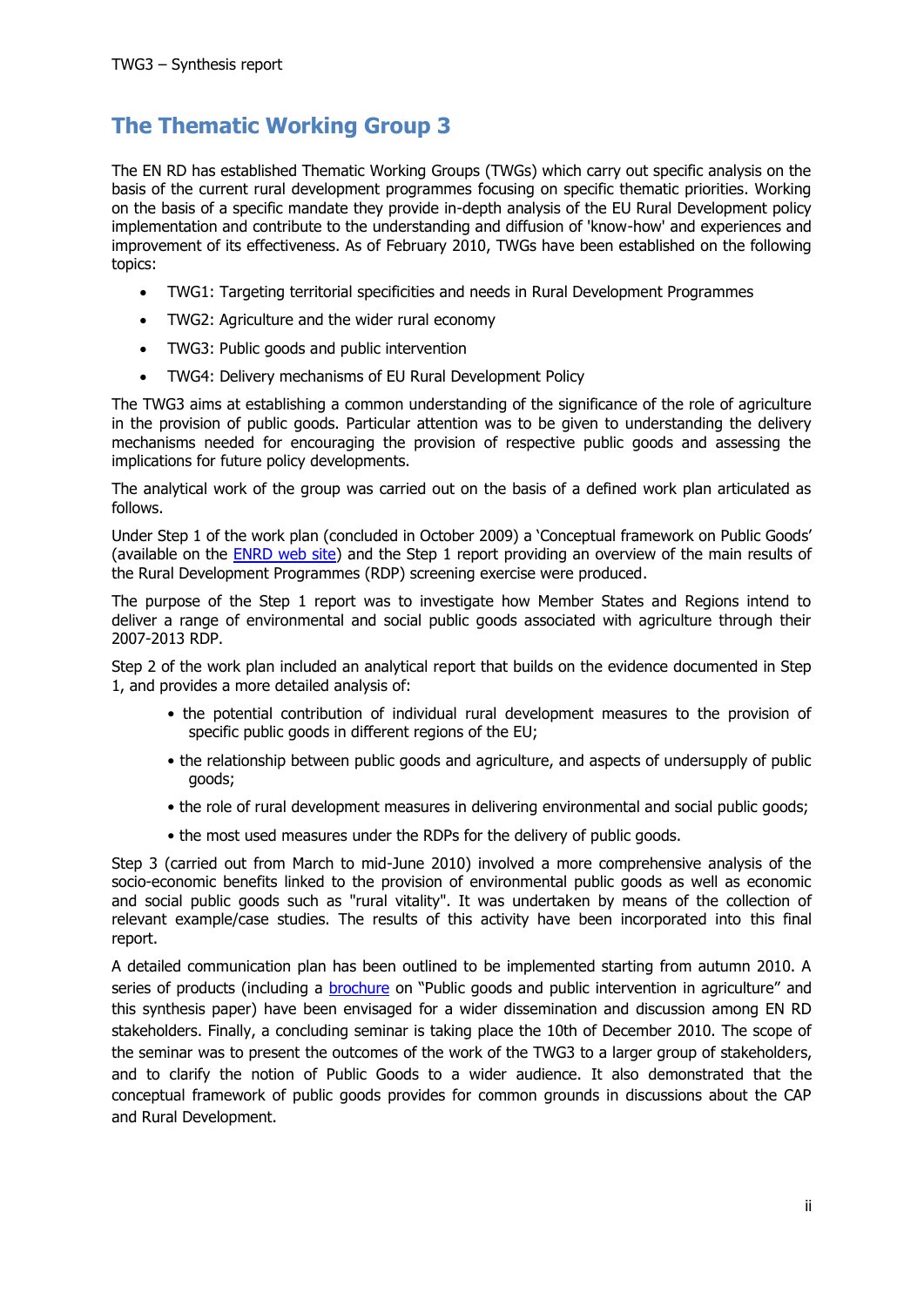## **Table of Contents**

| $\mathbf{1}$   |     |                                                                                             |
|----------------|-----|---------------------------------------------------------------------------------------------|
| $\overline{2}$ |     |                                                                                             |
| 3              |     |                                                                                             |
|                | 3.1 | Area-based payments: supporting land management practices that provide public goods  6      |
|                | 3.2 |                                                                                             |
|                | 3.3 |                                                                                             |
| 4              |     | Socio-economic effects or rural development intervention for the provision of environmental |
|                |     |                                                                                             |
| 5              |     |                                                                                             |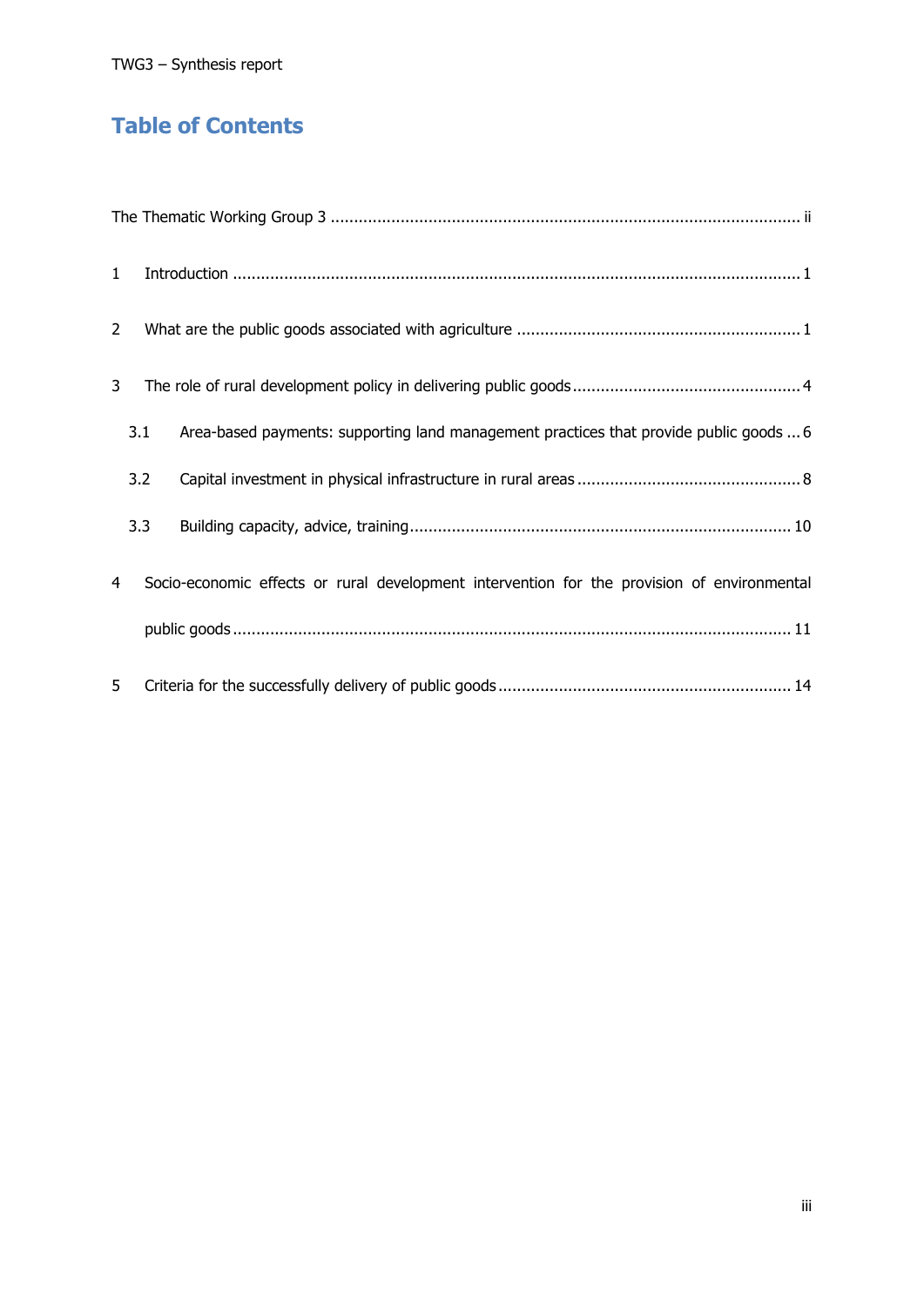## <span id="page-3-0"></span>**1 Introduction**

The TWG3, "Public goods and public intervention", aimed to explain the concept of public goods and their relevance to European policy in the fields of agriculture and rural development, to provide an overview of the range of public goods provided through different types of agriculture in the EU to consider the role and potential of Rural Development policy under Pillar 2 of the CAP to deliver public goods associated with agriculture. It seeks to provide a more detailed analysis than has been available previously of the potential contribution of RDPs as a whole, and individual rural development measures in particular, to the provision of a range of selected public goods in different regions of the European Union. Public goods associated with forestry are outside the scope of the study.

Based on a desk based review of all 88 RDPs and the measures that are implemented within them and a questionnaire survey conducted with officials in 14 Member States, the study highlights the importance of particular rural development measures in addressing a range of environmental and social challenges, identifies the way in which these measures are used in different parts of Europe, the socio-economic benefits that can be generated alongside environmental benefits and considers what factors contribute to the successful implementation of rural development measures on the ground.

### <span id="page-3-1"></span>**2 What are the public goods associated with agriculture**

Agriculture in Europe is not only responsible for the supply of food and raw materials but occupies about 41 per cent of the land area. Consequently it has a powerful influence on the state of the rural environment and the opportunities for its enjoyment. There is scarcely any true wilderness in Europe so the quality of the environment depends heavily on the ways in which the land is managed.

Agriculture and forestry are also important sources of employment and contribute to the character and social fabric of much of rural Europe. Agriculture in Europe, therefore, is essential for the provision of a whole range of public goods. Indeed, many aspects of the countryside that people value most, and which they expect rural areas to provide are public goods, for example farmland birds, wildflowers or beautiful landscapes. In addition to biodiversity and landscape, agriculture can also help to provide other environmental public goods that society value highly, such as high quality air, soil and water and a stable climate as well as improving the resilience of the land to natural disasters such as fire and flooding. Agriculture also plays an essential role in delivering other public goods, including food security and rural vitality, particularly the economic, social, and cultural contributions it brings to rural life and the wider rural economy.

The fact that agricultural land is used for a range of different purposes, including the production of private goods such as food, fibre and fuel as well as the provision of public goods, means that these different interests compete for productive resources such as land and labour. Whereas the market largely determines the allocation of these resources for private goods, with farmers responding to price signals, this is not the case for public goods.

This is due to the fact that markets cannot function properly in terms of balancing supply and demand for public goods. The characteristics of non-excludability (if the good is available to one person, others cannot be excluded from enjoying its benefits) and non-rivalry (if the good is consumed by one person it does not reduce the benefit available to others) mean that users of public goods have no incentive to pay for them, which can lead to their over-exploitation, and on the supply side, farmers have little incentive to provide public goods because they are not being paid to do so.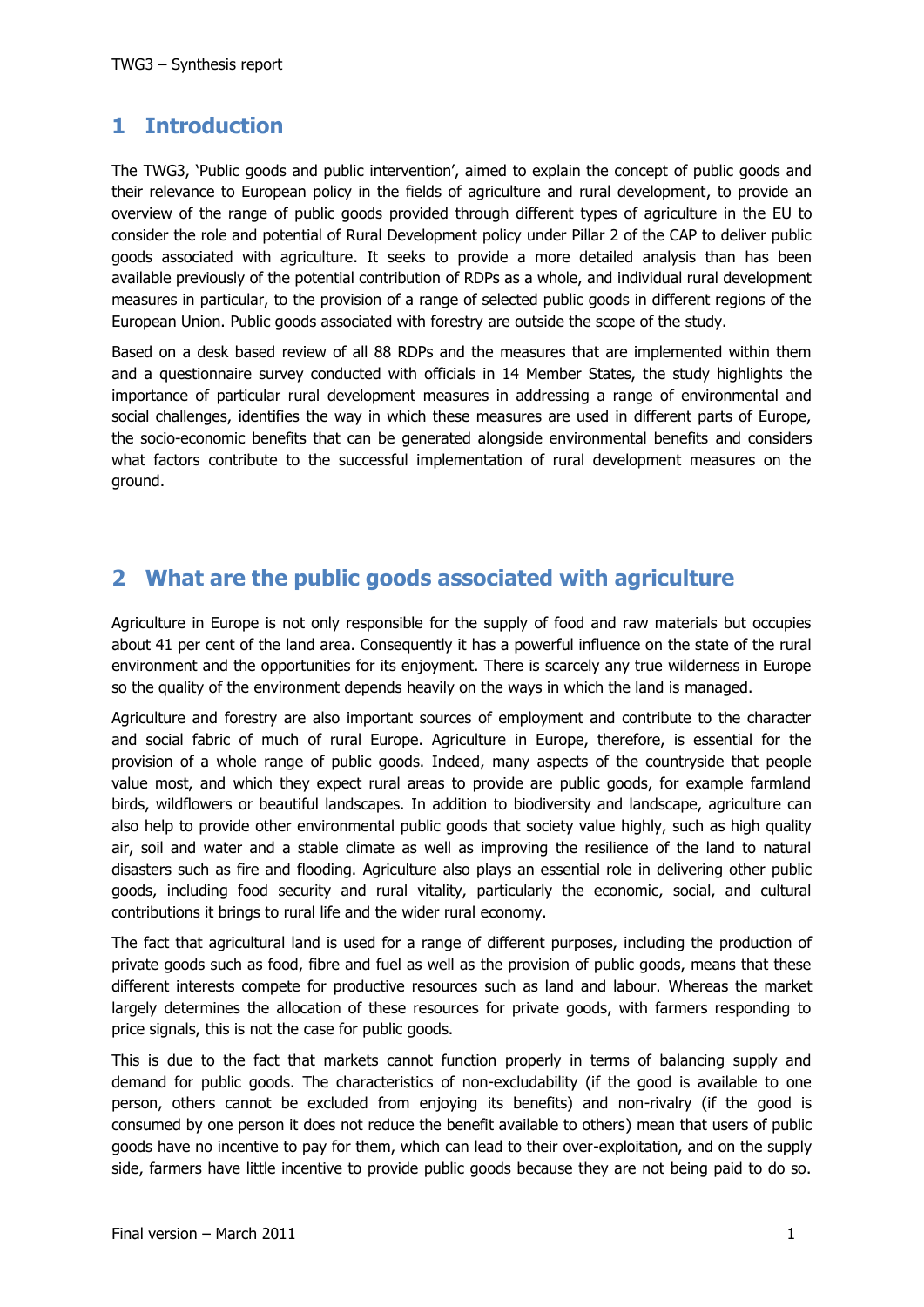Therefore, in the absence of functioning markets to meet demand, public policy is needed instead to incentivise the necessary action. This requires either the setting of clear standards as a baseline for admissible action or, in many cases, committing public funds to incentivise supply by creating an economic incentive to farmers to manage their land and other resources in a way that provides public goods, particularly where a different form of management is required than would have been undertaken in response to the farmer"s own economic interest.

In the past, many public goods were produced hand in hand with agricultural production. However, as a result of market developments and technological innovation, land use has shifted towards more intensive forms. This was accompanied, on the one hand, by impressive productivity gains on the most competitive land and, on the other, with the marginalisation or abandonment of land use in less competitive areas. As a result of both processes, we observe continued declines in many species and habitats, increasing water scarcity, significant problems with soil erosion and soil organic matter. Furthermore, structural change has caused the continued exodus of people from rural areas to towns and cities in many parts of Europe. Even despite some regional improvements, for example in relation to air quality and greenhouse gas emissions from agriculture, there is still a long way to go to meet our European targets for climate change and biodiversity. Reasons for this undersupply of public goods include the consequences of abandonment of farmland, when it is no longer economically viable; the intensification and concentration of land use, driven by market forces; and declining and aging rural populations as a result of rural unemployment and lack of rural services and infrastructure.

To achieve the desired level of public goods, therefore requires policy action. However, not all the relevant activities by farmers and land managers require using public money. In line with the Polluter Pays Principle, no compensation would be provided to land managers for complying with legislative requirements or binding other standards - they must absorb these costs themselves. Only where action is needed that goes beyond that required in the legislative baseline, are financial incentives needed to encourage land management practices and other investments that would otherwise not make economic sense to the farmer. Policies that offer incentives need a clear baseline for establishing where payment is required.

All types of farming can provide public goods if the land is managed appropriately. However there are significant differences in the type and amount of public goods that can be provided by different types of farms and farming systems in Europe. Some of the farming practices needed for the continued provision of public goods are found throughout Europe, others are more associated with particular regions. Many of these management practices provide several environmental public goods simultaneously. In addition, the range of beneficial farming practices will undoubtedly change over time as emerging technologies provide new possibilities for enhancing the environmental value of specific practices, for example, by improving energy efficiency.

Extensively managed livestock farms, mixed systems with both livestock and crops, permanent crops with more traditional management and organic farms tend to deliver the greatest range of public goods. This is because they tend to be managed using lower levels of fertiliser and pesticides or with lower livestock densities, contain a high proportion of semi-natural vegetation and landscape features and the farmed area is often intermixed with a diversity of different types of land cover such as scrub or woodland. However, more productive types of farming can also provide public goods, for example through the use of new technologies to improve soil and water management and to reduce greenhouse gas emissions or through the introduction of farming practices that support biodiversity in more intensive agricultural landscapes.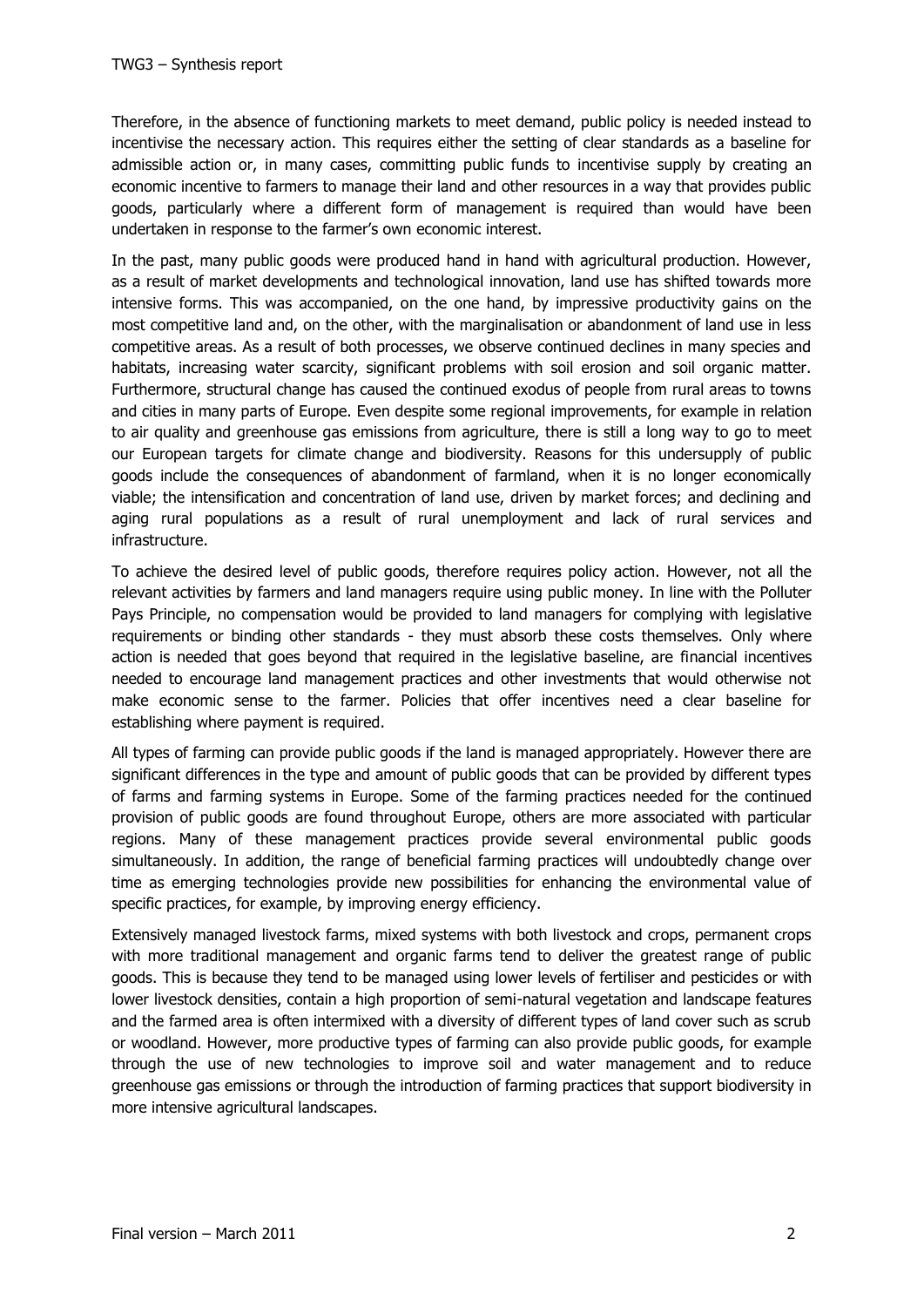### **Table 1**: **The main public goods associated with agriculture**

**Farmland biodiversity:** Historically, many wild plants and animals have coexisted alongside food production. However, as agriculture has intensified, today farmland biodiversity depends heavily on areas of low-intensity management, or on unfarmed features around the farm, such as uncultivated strips between crops, walls or hedges, farm tracks, ditches and ponds. These places provide food, shelter and breeding sites for birds, mammals and insects and the conditions for native flowers and other plants to grow. Farmland biodiversity also includes the rich genetic diversity of local breeds of farm animals and varieties of crops, many of them highly adapted to the soils, vegetation and climate of their region.

**Water quality and availability:** The use of fertilisers, herbicides and pesticides to enhance agricultural production are commonplace, but can have a major impact on the quality of both surface and ground water. Finding ways of reducing the amount of nitrates, phosphates and agro-chemicals that end up in rivers and aquifers, protects drinking water sources and contributes to the biodiversity of rivers and wetlands. As agriculture is a major user of water, especially for the irrigation of high value crops, fruit and vegetables in the drier parts of Europe, it is at the centre of efforts to ensure more efficient and sustainable water use, helping to safeguard supplies for everyone.

**Soil functionality:** Soil is the basis of all food production. Well-functioning soil has good structure, sufficient organic matter, and is resilient to erosion by wind or water. Most agricultural practices impact upon soil functionality in some way, but soil functionality can be preserved through the use of appropriate farming methods.

**Climate stability – increasing carbon storage and reducing greenhouse gas emissions:** Removing some of the accumulated  $CO<sub>2</sub>$  from the atmosphere is important for stabilising the world's climate. Plants accumulate CO<sub>2</sub> very effectively, and farming methods which maintain permanent vegetation cover and return plant waste to the soil are a good way of mopping up carbon. In fact permanent grasslands store nearly as much carbon as forests. As well as improving storage of carbon, agriculture can also play an important role in reducing the emissions of greenhouse gases that are responsible for global warming  $-$  not only CO<sub>2</sub>, but also methane and nitrous oxide.

**Resilience to flooding and fire:** In central and southern Member States in particular, well-grazed vegetation can be an important barrier to the spread of forest fires, and reduce the fire risk in permanent crops such as olive groves. The capacity of farmland to absorb excess rainfall and store floodwater will be increasingly important as climate change increases the risk of flooding in urban areas.

**Agricultural landscapes:** Farming has shaped the distinctive rural landscapes of Europe for thousands of years and continues to do so. These range from alpine pastures to terraced landscapes, to *dehesas*, orchards and flood plains to mosaic landscapes of mixed arable and grass fields. Many cherished patterns of land use and locally distinctive landscape features are no longer essential to modern farming methods, but still need management if these kinds of cultural landscapes are to be maintained. Protecting the diversity of agricultural landscapes plays a key role in safeguarding the attractiveness of rural areas as a place to live in or for tourism.

**Rural Vitality:** Rural areas in the EU-27 exhibit huge differences in land use, population, prosperity, language, cultural heritage and traditions. Rural vitality involves having the job opportunities, minimum level of services and infrastructure as well as human capacity and good social networks to sustain and promote these values in order to ensure the long-term viability and attractiveness of rural areas as places to live, work and visit. The land, the character of the surrounding landscape, climate and other natural factors all serve to shape the customs, traditions and identity of rural areas. Agriculture can help to sustain rural vitality through the role that the farming population and associated rural activities and traditions play in rural areas. Linkages work both ways. Where rural areas remain economically and socially vibrant, this can also help to support the continuation of economic activities such as agriculture and forestry, which in turn are important in providing environmental public goods upon which many sectors – such as rural tourism and recreation – depend.

**Food Security:** While food is a private good, it is also true that markets do not ensure the availability of food at any time in any place. Deliberate action is needed, therefore, to secure food supply in the long term at the European or global level. Retaining the capacity to produce food sustainably into the future through appropriate husbandry of land and other resources and the maintenance of the necessary skills, is critical for achieving this.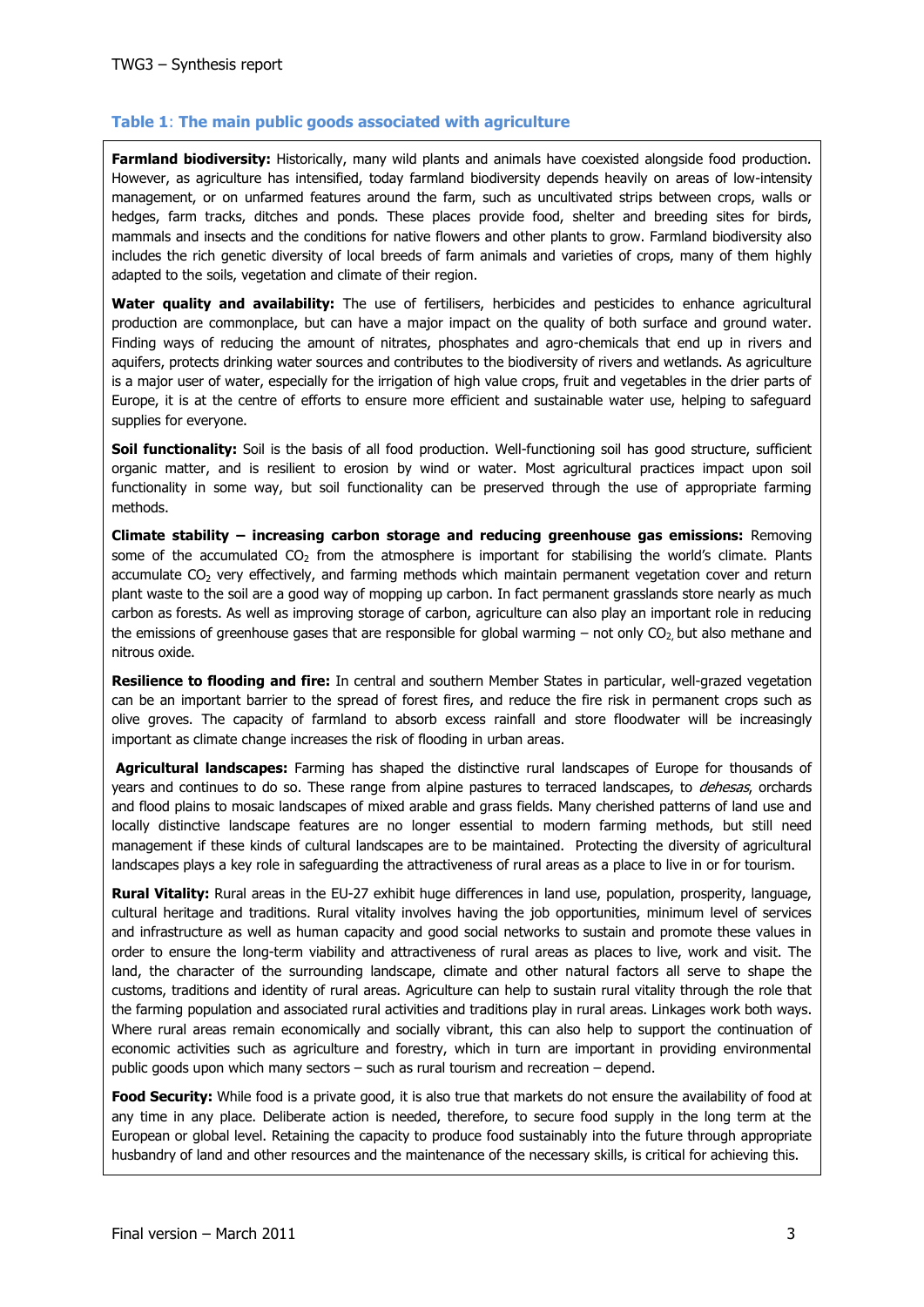## <span id="page-6-0"></span>**3 The role of rural development policy in delivering public goods**

Although estimates of the current scale of public goods provision through EU agriculture are notoriously difficult to derive, there is evidence of an undersupply of environmental public goods when compared to public demand, as articulated through environmental targets, objectives and goals. The provision of public goods through farming competes with the production of private goods such as food or biomass. Trends towards intensification and concentration of production diminish the supply of environmental public goods. Furthermore, the limited profitability of some forms of agriculture, such as extensive grazing, leads to trends of marginalisation/abandonment of farmland, resulting in an undersupply of environmental public goods associated with these agricultural land uses.

Rural development policy through the European Agricultural Fund for Rural Development (EAFRD) provides a framework within which the resources and policy measures to encourage the provision of public goods through a deliberate and targeted approach are made available and trade-offs between different objectives can be addressed. It is the policy instrument that has the most potential to actively encourage the provision of public goods and with €151 billion allocated to rural development over the 2007-13 programming period, including national co-financing, it provides by far the largest source of funding to encourage the delivery of specific public goods associated with agriculture in Europe.

However, rural development policy does not operate in isolation. Using rural development measures to incentivise land management to provide public goods requires the continued presence of land managers throughout all parts of Europe. Direct payments to farmers under Pillar One of the CAP help to achieve this, given that these payments are critical for the economic viability of farms. In addition, the requirements for all land mangers receiving these payments to keep their land in Good Agricultural and Environmental Condition (GAEC) helps ensure a basic level of environmental management on farms forming a foundation on which more targeted incentives under rural development policy can build.

One of the strengths of rural development policy is its programming approach, whereby a framework of strategic priorities and guidelines for implementation, monitoring and evaluation is set at the EU level, with Member States given considerable flexibility to determine which measures they choose to implement and the means of implementation in order to meet the needs of particular areas. However, given the breadth of the objectives of rural development policy (incorporating competitiveness, environmental and social objectives) and the differing degrees to which economic, social and environmental issues take priority in different Member States, there is great deal of variation in the way in which the delivery of environmental and social public goods is approached in individual RDPs. The degree to which the RDPs deliver public goods, therefore, is very dependent on the way in which Member States design their Rural Development Programmes (RDPs), the actions that they choose to prioritise, the eligibility criteria they use, the way that measures are designed and targeted and the way in which schemes are delivered on the ground.

It is important to emphasise that individual rural development measures, and the actions funded through them, have the potential to deliver multiple benefits simultaneously  $-$  for example improvements in water and soil quality and biodiversity benefits, alongside the reduction of GHG emissions. Recognition of these synergies is critical to enable the pursuit of multiple public goods in an integrated manner, to maximise the benefits achieved and to minimise the risk of conflicts between public goods occurring.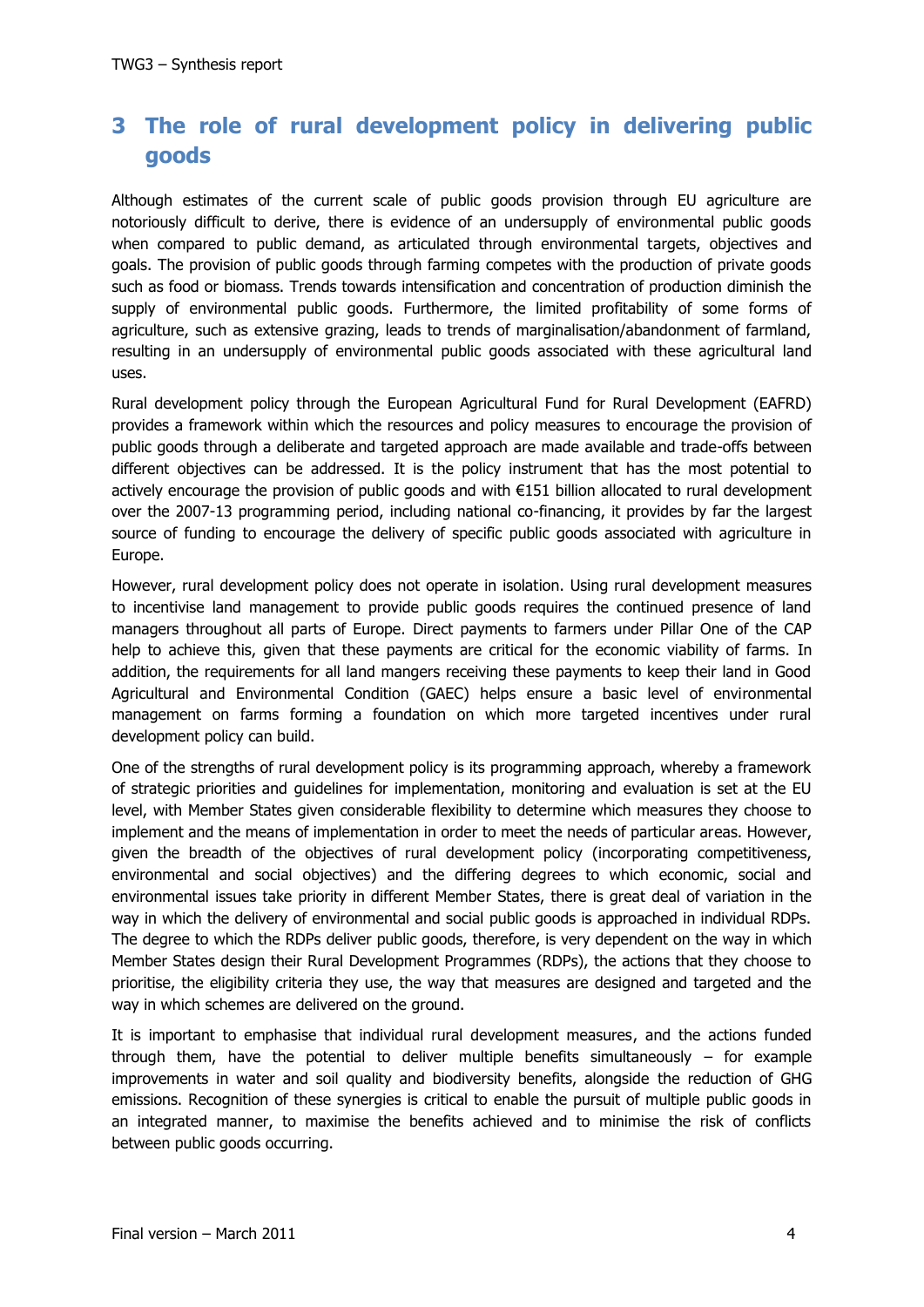The rural development measures that have been identified as being used for providing environmental and social public goods can be divided into three broad categories:

- Area based payments that provide incentives to farmers to carry out beneficial land management practices, for example: the agri-environment measure, natural handicap measures and the Natura 2000 measures.
- Investment aid that provides assistance with the costs of physical capital investment, for example: the farm modernisation and infrastructure development measures under Axis 1 and; the grants for funding activities in rural areas more generally, such as maintaining and promoting the natural heritage, supporting farm diversification, or tourism activities in Axis 3.
- Measures that provide advice, training and capacity building to improve human capital, for example, in the training and advice measures in Axis 1 and 3.

The most significant measures used for the provision of environmental public goods and rural vitality are listed in [Table 2.](#page-7-0)

|                            | <b>Type of support</b>                                                | <b>Rural Development Measures</b>                                                                                                                                                                                                 |  |  |  |  |  |
|----------------------------|-----------------------------------------------------------------------|-----------------------------------------------------------------------------------------------------------------------------------------------------------------------------------------------------------------------------------|--|--|--|--|--|
|                            | Area based land<br>management payments                                | Agri-environment measure<br>Natural handicap measures<br>Natura 2000 measure                                                                                                                                                      |  |  |  |  |  |
| ENVIRONMENTAL PUBLIC GOODS | Capital investment in<br>physical infrastructure                      | Non-productive investments<br>Farm modernisation<br>Infrastructure development<br>Semi-subsistence farming<br>Conservation and upgrading of the rural heritage<br>Adding value to agricultural products<br><b>Diversification</b> |  |  |  |  |  |
|                            | Advice, training and<br>capacity building to<br>improve human capital | Advice and training measures                                                                                                                                                                                                      |  |  |  |  |  |
|                            | Area based land<br>management payments                                | Natural handicap measures<br>Agri-environment measure                                                                                                                                                                             |  |  |  |  |  |
| SOCIAL PUBLIC GOODS        | Capital investment in<br>physical infrastructure                      | Infrastructure development<br>Semi-subsistence farming<br>Farm diversification<br>Encouragement of tourism activities<br>Basic services for the economy and rural population<br>Village renewal<br>Leader approach                |  |  |  |  |  |
|                            | Advice, training and<br>capacity building to<br>improve human capital | Training and information<br>Leader approach                                                                                                                                                                                       |  |  |  |  |  |

### <span id="page-7-0"></span>**Table 2: Rural Development Programme measures and the public goods they provide**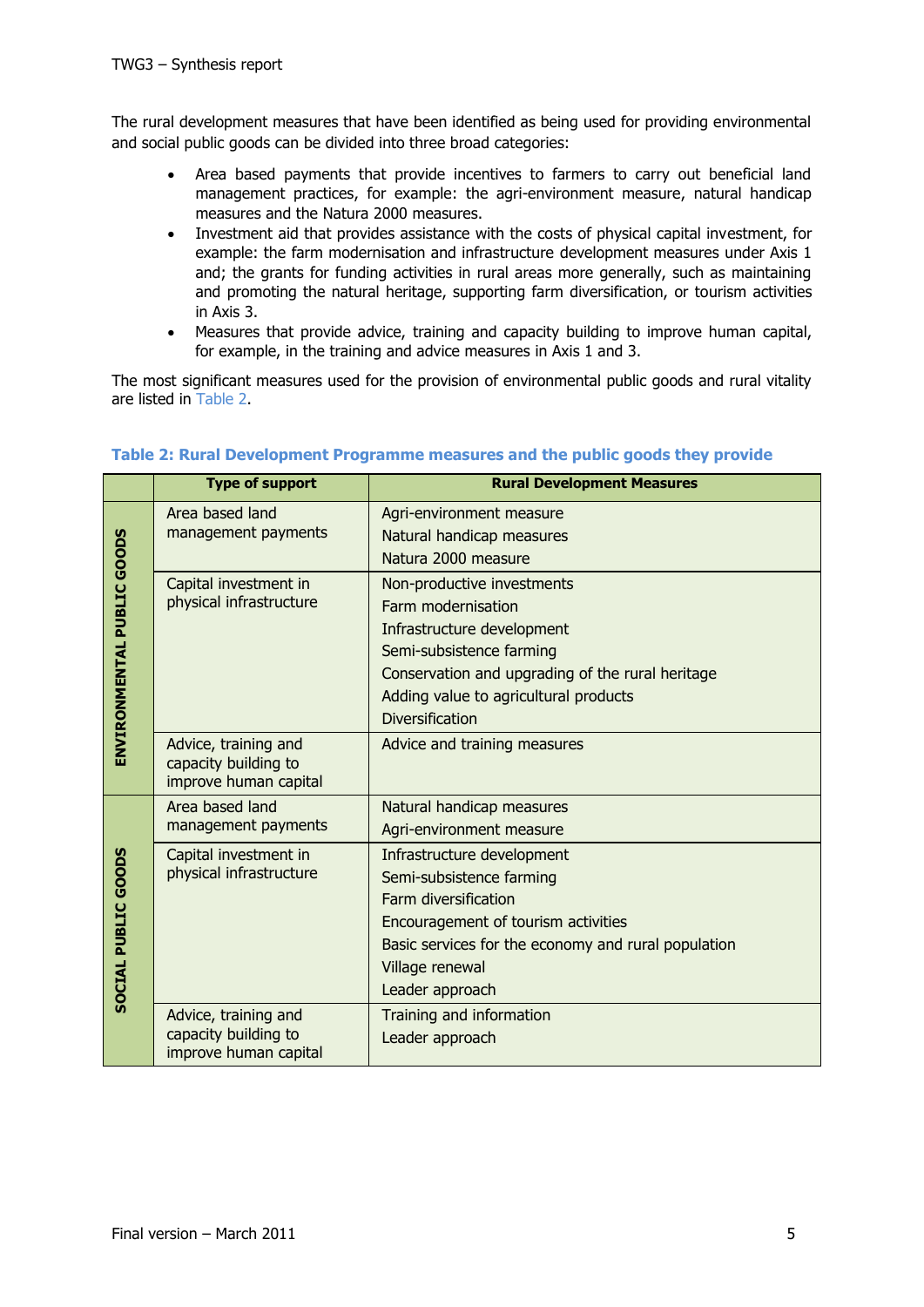### <span id="page-8-0"></span>**3.1 Area-based payments: supporting land management practices that provide public goods**

There are three main rural development measures that can help to encourage the provision of environmental public goods by supporting certain types of land management practices, either directly or indirectly – the agri-environment measure, the natural handicap measures and the Natura 2000 measure. The focus of these area based measures tends to be primarily on maintaining and enhancing farmland biodiversity and agricultural landscapes, although increasingly the land management practices that are supported under the agri-environment measure also prioritise improvements to water quality, soil functionality and carbon storage. In addition, by encouraging the continued management of agricultural land, they contribute indirectly to rural vitality. In terms of the financial resources allocated to rural development measures, over 50% of the total planned expenditure in all RDPs relates to these measures.

Of all the rural development measures, the **agri-environment measure** (214) is the most directly focused on the delivery of environmental public goods and plays the most significant role in this regard. As the only compulsory measure within rural development policy, all RDPs use the agrienvironment measure to encourage farmers to enter into voluntary agreements to deliver a wide range of public goods. Not only is it the measure with the broadest geographic coverage, it also accounts for the greatest share of total public expenditure of all measures within the EAFRD – almost a quarter of all planned expenditure for 2007-13.

A wide range of land management practices/actions are supported under individual agri-environment schemes that contribute to improving the state of the environment and the most frequently supported actions are set out in [Table 3.](#page-8-1)

| <b>Supported actions</b><br>according to<br>frequency of use by<br><b>Member States</b> | <b>Biodiversity</b><br>Farmland | <b>Water Quality and</b><br>availability | Soil Functionality | Stability:<br>Carbon storage<br>Climate | Climate Stability:<br><b>Greenhouse Gas</b><br>Emissions | Air Quality | and Fire<br><b>Resilience to</b><br>Flooding | Agricultural<br>Landscapes | Rural Vitality | Food security |
|-----------------------------------------------------------------------------------------|---------------------------------|------------------------------------------|--------------------|-----------------------------------------|----------------------------------------------------------|-------------|----------------------------------------------|----------------------------|----------------|---------------|
| Maintain organic<br>farming practices                                                   | $\bigstar$                      | ★                                        | $\bigstar$         | $\bigstar$                              |                                                          |             |                                              | $\bigstar$                 | $\bigstar$     |               |
| Introduce organic<br>farming practices                                                  | ★                               | $\bigstar$                               | $\bigstar$         | ★                                       |                                                          | $\bigstar$  |                                              | $\bigstar$                 | ★              | Х             |
| Use of local/rare<br>breeds of livestock                                                |                                 |                                          |                    |                                         |                                                          |             |                                              | $\bigstar$                 | ★              | Х             |
| Maintain or introduce<br>extensive grazing<br>practices                                 | ж                               | Х                                        | Х                  | ★                                       |                                                          |             | ★                                            |                            |                |               |
| Maintain and manage<br>natural features                                                 | ★                               | $\bigstar$                               | ★                  | $\bigstar$                              |                                                          |             | $\bigstar$                                   | ★                          | ★              |               |
| Cultivation of<br>traditional/endangere<br>d crop types                                 | ★                               |                                          | ★                  |                                         |                                                          |             |                                              | ★                          | Х              |               |

### <span id="page-8-1"></span>**Table 3: Actions supported by the agri-environment measure and the public goods they provide**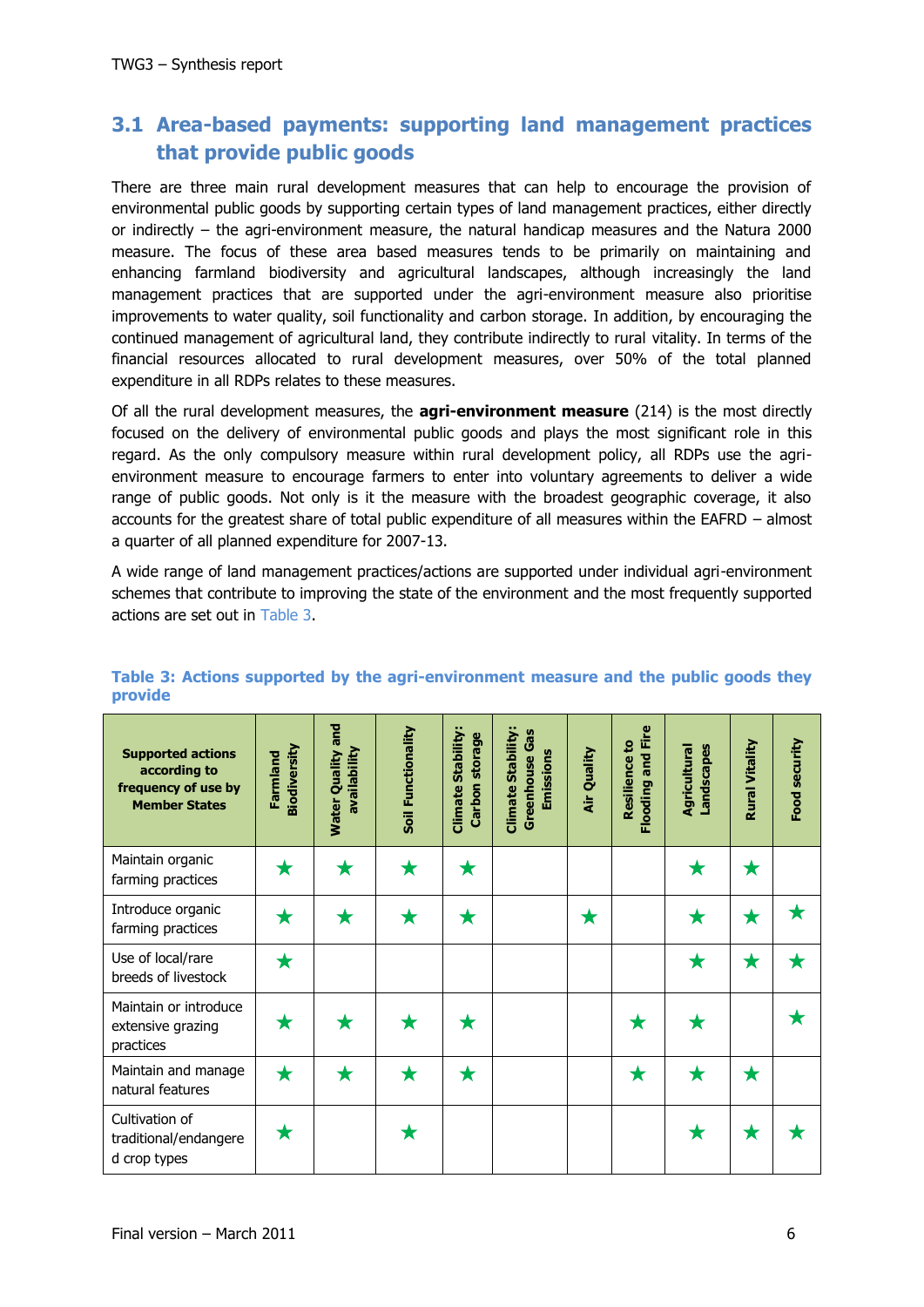| <b>Supported actions</b><br>according to<br>frequency of use by<br><b>Member States</b> | Biodiversity<br><b>Farmland</b> | <b>Water Quality and</b><br>availability | Soil Functionality | <b>Climate Stability:</b><br><b>Carbon storage</b> | <b>Climate Stability:</b><br><b>Greenhouse Gas</b><br>Emissions | Air Quality | <b>Flooding and Fire</b><br><b>Resilience to</b> | Landscapes<br>Agricultural | Rural Vitality | Food security |
|-----------------------------------------------------------------------------------------|---------------------------------|------------------------------------------|--------------------|----------------------------------------------------|-----------------------------------------------------------------|-------------|--------------------------------------------------|----------------------------|----------------|---------------|
| Maintain or introduce<br>extensive arable<br>management                                 | ★                               | $\bigstar$                               | $\bigstar$         | $\bigstar$                                         |                                                                 |             |                                                  | $\bigstar$                 |                |               |
| Establish buffer<br>strips/field margins<br>against field edges                         | ★                               | $\bigstar$                               | $\bigstar$         | $\bigstar$                                         |                                                                 |             |                                                  | $\bigstar$                 |                |               |
| Management of<br>wetlands /river<br>meadows                                             | ★                               | $\bigstar$                               | $\bigstar$         | $\bigstar$                                         |                                                                 |             | $\bigstar$                                       | $\bigstar$                 |                |               |
| Maintain and manage<br>traditional orchards                                             | $\bigstar$                      |                                          | $\bigstar$         | $\bigstar$                                         |                                                                 |             |                                                  | $\bigstar$                 | $\bigstar$     | $\bigstar$    |
| Maintain built<br>features                                                              | $\bigstar$                      |                                          | $\bigstar$         |                                                    |                                                                 |             |                                                  | $\bigstar$                 | $\bigstar$     |               |
| Establish buffer strips<br>next to water courses                                        | $\bigstar$                      | $\bigstar$                               | $\bigstar$         | $\bigstar$                                         |                                                                 |             | $\bigstar$                                       | $\bigstar$                 |                |               |
| Develop nutrient<br>management plans                                                    | $\bigstar$                      | $\bigstar$                               | $\bigstar$         |                                                    | $\bigstar$                                                      | $\bigstar$  |                                                  |                            |                |               |
| Reversion of arable<br>to grassland                                                     | $\bigstar$                      | $\bigstar$                               | $\bigstar$         | $\bigstar$                                         | $\bigstar$                                                      |             | $\bigstar$                                       | $\bigstar$                 |                |               |
| Protect and maintain<br>water courses in<br>good ecological<br>status                   | ★                               | $\bigstar$                               | ★                  | ★                                                  | $\bigstar$                                                      |             | $\bigstar$                                       |                            |                | ★             |
| Develop soil<br>management plans                                                        | $\bigstar$                      | $\bigstar$                               | $\bigstar$         | $\bigstar$                                         | $\bigstar$                                                      |             |                                                  |                            |                | $\bigstar$    |
| Create wetlands                                                                         | $\bigstar$                      | $\bigstar$                               |                    | $\bigstar$                                         |                                                                 |             | $\bigstar$                                       | $\bigstar$                 |                |               |
| Develop whole farm<br>environment<br>management plan                                    | $\bigstar$                      | $\bigstar$                               | $\bigstar$         | $\bigstar$                                         | $\bigstar$                                                      |             |                                                  | $\bigstar$                 | $\bigstar$     | ★             |
| Establish no spray<br>zones within arable<br>fields                                     | $\bigstar$                      | $\bigstar$                               | $\bigstar$         |                                                    |                                                                 | $\bigstar$  |                                                  |                            |                |               |

The two **natural handicap measures** (211 and 212) contribute to the provision of public goods indirectly. They provide compensation to farmers for the natural disadvantages they face in relation to their productive capacity in terms of climate, topography, etc within areas designated as Less Favoured Areas. These measures provide support for the continuation of predominantly extensive agricultural practices in economically more marginal areas where ensuring the maintenance of the farmed landscape is a priority. In so doing they bolster farm incomes, thereby securing on-going agricultural management, which acts as the basis for the provision of environmental public goods, for which support under the agri-environment measure is also available.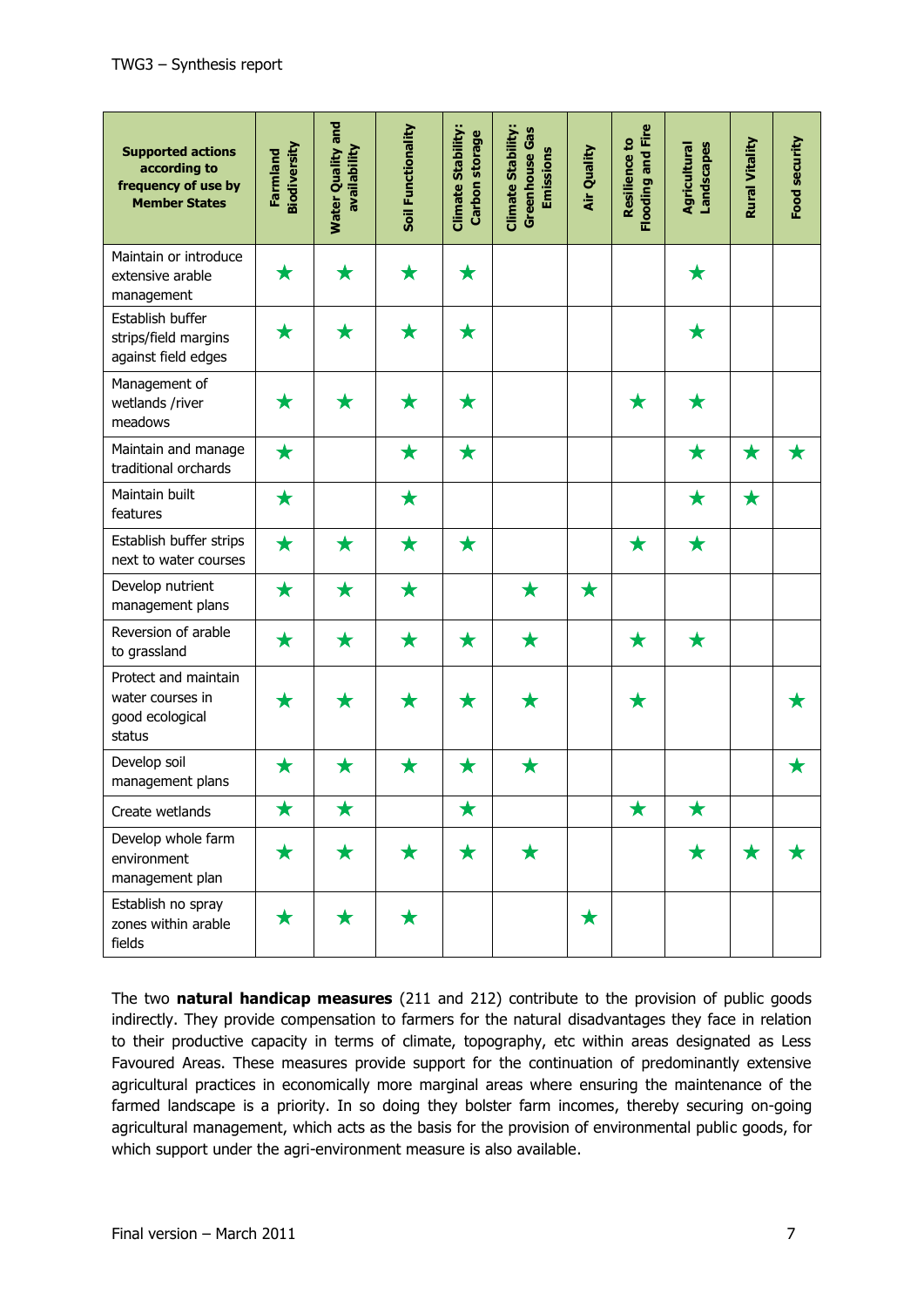A network of Natura 2000 sites has been established at the EU level in order to "maintain or restore, at favourable conservation status, natural habitats and species of wild fauna and flora of Community interest<sup>1</sup>. The agricultural **Natura 2000 measure** (213) provides support to compensate for areaspecific disadvantages resulting as additional costs from mandatory requirements within these areas. However, the choice of how Natura 2000 obligations are met is left to Member States according to the principle of subsidiarity, and can involve statutory, administrative or contractual measures and only about one third of RDPs make use of this measure.

### <span id="page-10-0"></span>**3.2 Capital investment in physical infrastructure in rural areas**

Measures for investing in capital infrastructure in relation to agriculture – on and off farm  $-$  and investments in rural areas, also attract significant resources from EAFRD. Although their primary rationale is largely economic (improving the competitiveness of the agricultural sector) or social (improving the quality of life in rural areas), if designed and targeted appropriately they can also bring benefits for the environment. Support for capital investment also contributes to rural vitality, either through helping maintain the economic viability of farms or by providing opportunities for diversification, thereby driving new economic opportunities in rural areas. Where these measures do deliver environmental outcomes, the focus tends to be on delivering improvements to water quality, soil functionality, water availability, reductions in greenhouse gas emissions rather than biodiversity and landscape. If inappropriately designed and targeted, however, some investments can conflict with environmental priorities, with negative impacts, highlighting the need for appropriate and effectively enforced safeguards to be in place.

Amongst the measures that can be used for these purposes, the **farm modernisation** measure (121) is the most significant in budget share (14% in the New Member States, 9% in EU-15). The most frequently supported investments considered to deliver environmental public goods include the funding of improvements to livestock housing and handling facilities. These can help to reduce greenhouse gas emissions and improve air quality, but also allow waste to be collected and stored more efficiently. Using appropriate housing for overwintering livestock can improve grazing management, thereby reducing nitrate leaching into water courses. Such investments are also considered to benefit rural vitality, with improved facilities improving the working environment for farmers and farm labourers. Other actions that are considered to benefit public goods include improvements to equipment for manure and silage handling, processing and storage which can help reduce nitrate leaching, benefitting water quality, soil functionality, air quality and reductions in greenhouse gas emissions; the introduction of equipment and installations to support the production of renewable energy and reduced  $CO<sub>2</sub>$  emissions, for example through investments in anaerobic digestion facilities; and investments in improved irrigation systems to increase water use efficiency, although the extent to which this occurs in practice depends on whether or not the improvements deliver net water savings. Several Member States support the establishment of energy crops under this measure with the aim of reducing greenhouse gas emissions and improving air quality as well as rural vitality.

Other measures in this category include the **Infrastructure for the development and adaptation of agriculture** measure (125) which can provide support for investments aiming to improve water management, storage and usage, for example improved irrigation technology and collective investments in the construction, upgrading, restoration and modernisation of water storage and supply facilities. The measure also supports investments in more efficient, environmentally

-

 $^1$  Article 2(2) of the Habitats Directive, Council Directive 92/43/EEC of 21 May 1992 on the conservation of natural habitats and of wild fauna and flora, OJ L 206, 22.07.1992.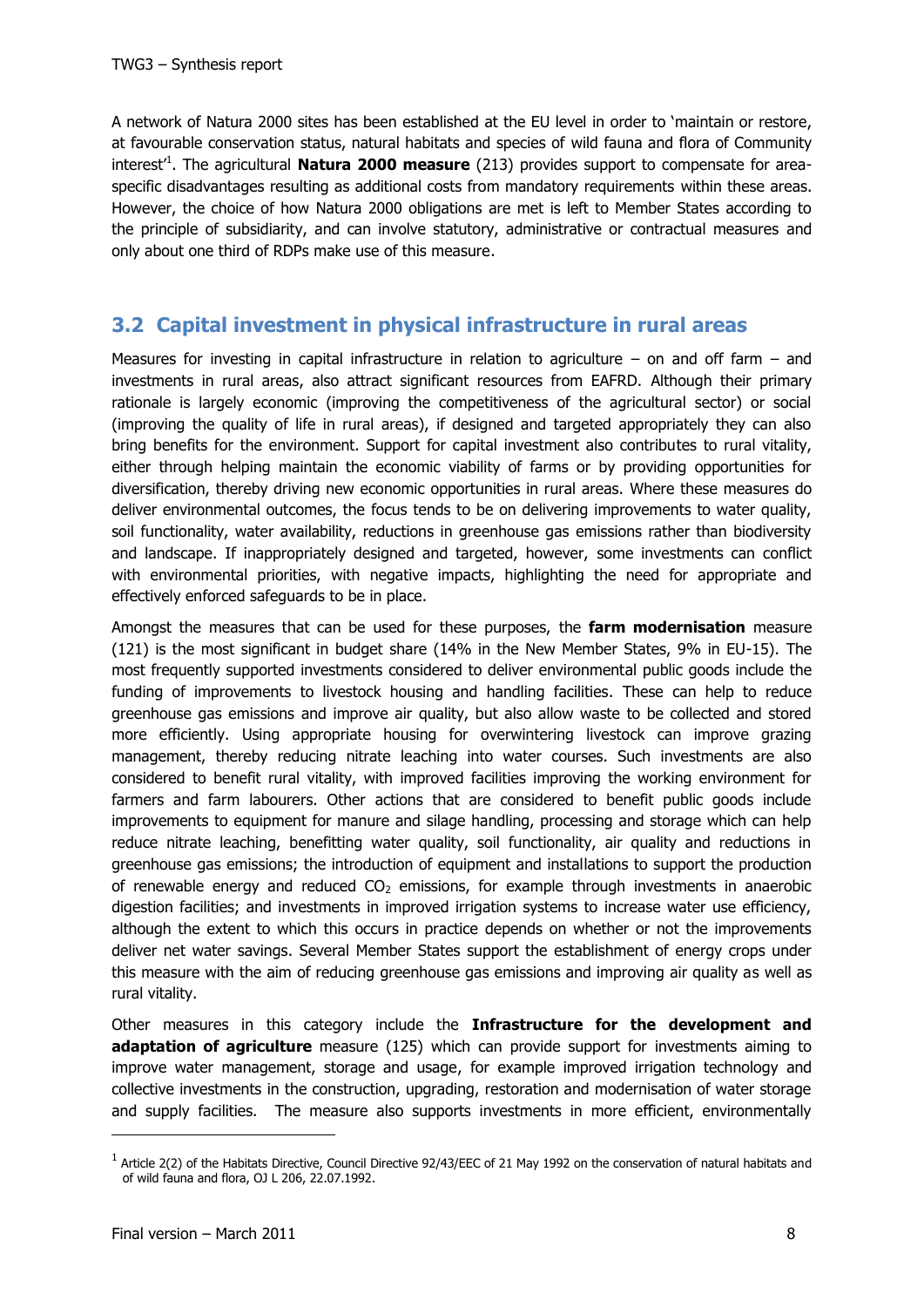sustainable technology and this can benefit a much wider range of public goods notably air quality, water quality and soil functionality as well as reduced greenhouse gas emissions. Improvement and creation of infrastructure for the development of agriculture and forestry (which includes infrastructure for livestock to improve the grazing conditions, the construction and improvement of access roads in rural areas, and the restructuring or consolidation of land parcels) primarily benefit rural vitality by improving the accessibility and economic viability of farm holdings, as well as water availability, water quality and soil functionality, and resilience to flooding and fire. In relation to agriculture, the **adding value to products** measure (123) has the potential to impact upon a range of environmental public goods, particularly reducing greenhouse gas emissions, water quality and air quality as well as support rural vitality through supporting investments in energy saving technologies, promoting the processing of agricultural products for renewable energy and improving hygiene and animal welfare.

Examples of how two Member States have used the farm modernisation measure to support improvements in the environment are included in [Box 1](#page-11-0).

### <span id="page-11-0"></span>**Box 1: Use of the farm modernisation measure to deliver environmental benefits**

**Malta – Investments in environmentally sustainable technology: The abundance of small farms, which** characterise Maltese agriculture, expose farmers to inherent structural weaknesses. These are being addressed through the use of the farm modernisation measure. By granting financial support to land managers for making environmental investments, the Maltese Ministry for Resources and Rural Affairs aim to support environmentally sustainable conversion to more competitive forms of production.

Under the Rural Development Programme, farmers are eligible to receive grants for adopting environmentally sensitive technologies, operating systems and processes that provide clear environmental benefits and reduce the impact of agricultural activity on natural resources. Investments targeted towards increasing water savings or involving the use of alternative energy sources that result in energy savings are priorities. To date 360 applications have been received. Each application is subject to an environmental impact assessment, and as a result of this, 344 of these were deemed eligible. However, due to the popularity of the measure and the limited funding availability, grants were awarded to only 300 applicants.

The majority of the funding has been used to target the livestock sector where grants have been used for the installation of photovoltaic panels or wind turbines to generate renewable energy. Water savings have also been made on livestock and dairy farms through investments in small-scale water catchment facilities, harvesting rainwater from the roofs of cattle yards, which is then used for cleaning purposes. Water conservation has been achieved on a larger scale in the crop sector with grants used to construct underground water reservoirs, which collect the rainwater from the overlying land and the roofs of greenhouses. This water is then stored and used for irrigation purposes in the summer months.

#### **France, Champagne-Ardenne, 'Plan Végétal pour l'Environnement' (PVE)**

In France, the farm modernisation measure is being used to improve the environmental performance of agriculture by supporting investment in precision farming equipment. At a national level the focus of the PVE is to reduce pollution from pesticides and fertilisers; reduce soil erosion; reduce the pressure on the use of water resources; and improve energy efficiency at farm level. Investment in new equipment is intended to address these environmental issues at the same time as helping farmers gain an economic advantage in the market. The government is partly funding this programme in conjunction with local authorities and water agencies. Investments can be between  $\epsilon$ 4 000 and  $\epsilon$ 30 000 (up to  $\epsilon$ 80 000 for cooperative farms).

Although the programme has a detailed list of eligibility requirements, some regions found that their financial resources were insufficient to cope with demand. In Champagne-Ardenne, the PVE was so successful in its first year that many applications had to be turned down. A more stringent application system has now been put in place. This prioritises investment in precision equipment for planting hedgerows as the top priority, alongside investments to reduce the use of pesticides.

Source: Issue 5 of the EU Rural Review, ENRD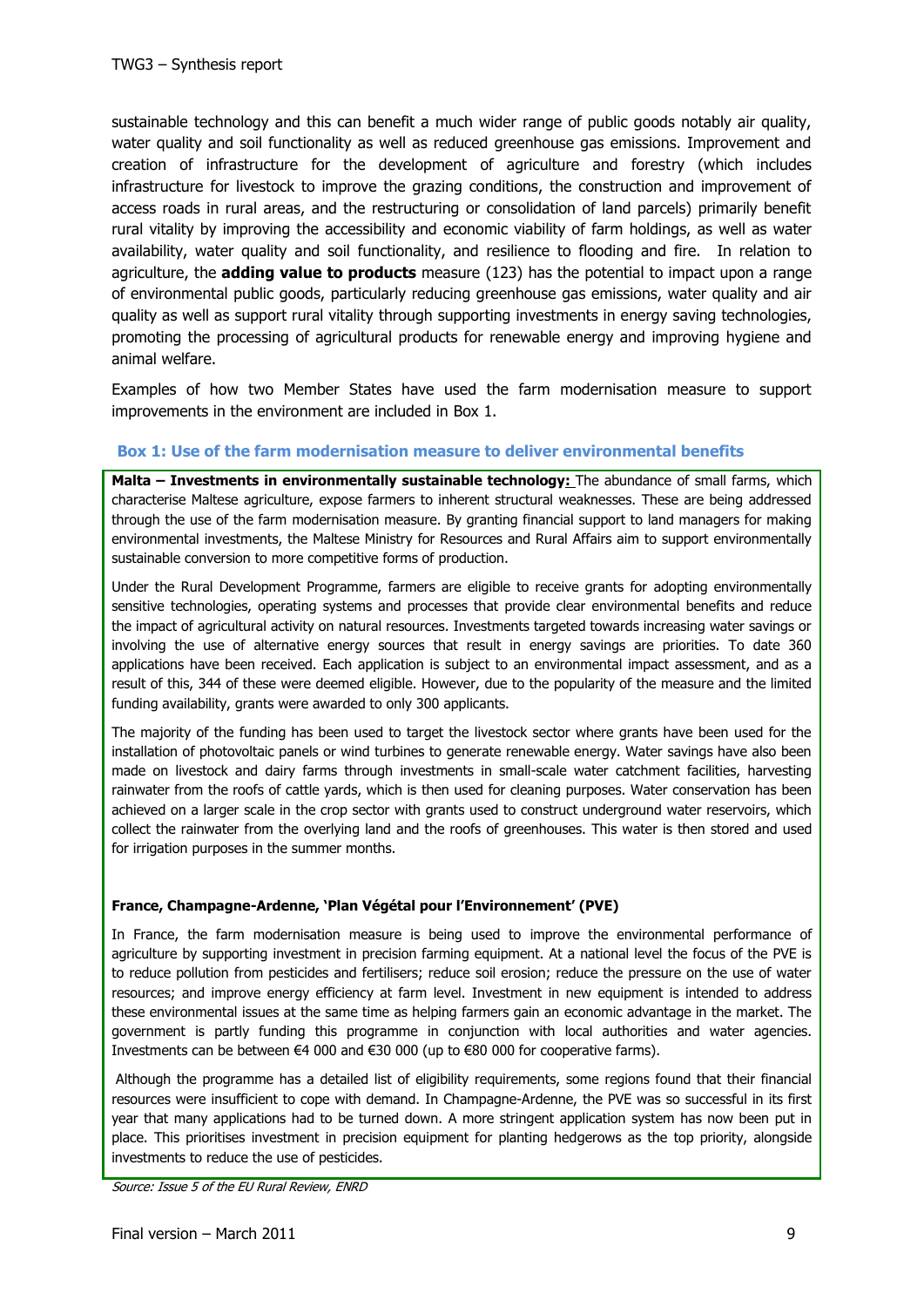Rural vitality can be assisted by support for a variety of investments including, the creation of new business opportunities, services and other activities, such as maintaining and promoting the natural heritage, supporting farm diversification and tourism activities. Social and economic vibrancy in rural communities is in turn key to continuation of farming practices, particularly in many more remote parts of the EU, and hence the continued provision of environmental public goods. Promoting cultural diversity and identity, agricultural diversity, local food identity and biodiversity are often mutually supporting not only strengthening the basis for economic activities but also attracting people and businesses to rural areas.

Measures for investment in **basic rural services** (311) and **village renewal** (312) are the most widely used measures for this purpose, for example they assist investments in water treatment services; renewable energy generation; improved roads and other transport links to give rural communities better access to markets. They also support cultural and leisure activities that help to build and maintain the spirit and identity of communities. Other measures that can be used to support rural vitality include the measure for **investment in tourism activities** measure (313) which can be used to provide recreational infrastructure to increase access to rural areas, information provision/sign posting to improve visitors" and tourists" understanding of the environment as well as support actions to reduce the impact of tourism on the environment

The **conservation and upgrading of rural heritage** measure (323) can be used to support the preparation of management plans for Natura 2000 sites or other areas of high nature value, with clear benefits for biodiversity; actions to maintain, restore and/or upgrade rural landscape and cultural features, which will enhance agricultural landscapes; maintaining and/or restoring traditional buildings and promoting green tourism, potentially benefitting both rural vitality and landscape; and improving environmental awareness of local actors. Although only a small proportion of total public expenditure is allocated to each of the measures, the resources allocated can have a significant impact at the local level.

### <span id="page-12-0"></span>**3.3 Building capacity, advice, training**

Building capacity and developing skills and knowledge of land managers and rural communities are important ingredients in the provision of social and environmental public goods. Beyond this it aims to stimulate and consolidate well-functioning social networks and active community engagement. This is critical to ensuring the long term involvement of rural actors in the provision of public goods, both environmental and social. Indeed building capacity is central to underpinning the sustainability of rural communities and can be very helpful in engendering longer term behavioural change.

There is a range of measures within rural development policy that can be used to build capacity. This includes **advice** and **training** measures (111, 114, 115) specifically aimed at building capacity in the farming community, for example training in environmental management techniques, and advice on sustainable use of resources, maintenance of water quality, soil functionality and farmland biodiversity. Issues such as improved farm animal welfare, increased water availability and the reduction of greenhouse gas emissions also feature prominently. Advice, information provision and training all have an important role to play in encouraging farmers to change their behaviour and to implement appropriate practices in support of the environment. Together they have been highlighted as a critical element for the success of Rural Development schemes in different contexts and for the effective achievement of scheme objectives and, thus for the effective delivery of public goods. Expenditure on these measures is still very small in all RDPs and there is significant potential to increase the resources allocated to them, particularly in conveying information on the relationship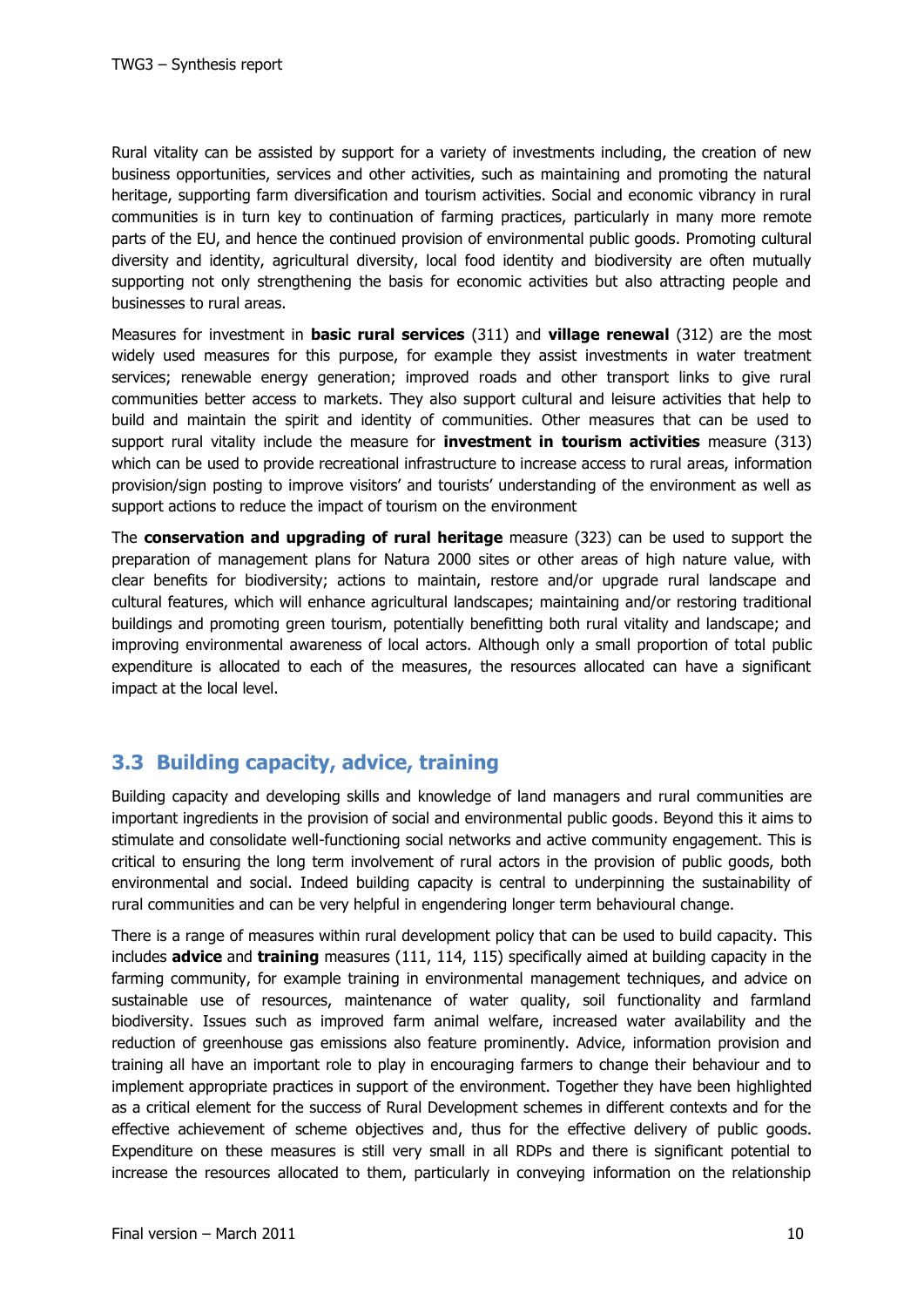between land management practices and the environment and efficient ways of enhancing agriculture's environmental performance.

Linked to and supporting the range of other measures, **the Leader approach** is used in all Member States to stimulate rural vitality through funding 'bottom-up' local initiatives. The Leader approach promotes the establishment of Local Action Groups which include local community organisations, nongovernment organisations and local authorities. It provides the Local Action Groups with a budget for investment in local projects of community interest. One of the key strengths of the Leader approach is that Local Action Groups themselves are responsible for designing their local strategies, and for deciding how the budget is spent, thereby providing opportunities for raising awareness, capacity building and strengthening cooperation between local people in rural areas to enable them to develop new skills, new ideas and implement projects that meet their local needs. Projects can be social, economic or environmental in nature and in many situations, the Leader approach has been an effective catalyst in revitalising local communities.

## <span id="page-13-0"></span>**4 Socio-economic effects or rural development intervention for the provision of environmental public goods**

A healthy, attractive environment can also provide socio-economic benefits. Environmental public goods provided through agriculture can play an important role in shaping rural areas, by enhancing biodiversity, landscape and other environmental assets, as well as underpinning important social and cultural traditions associated with land management and processing farm products. This can make rural areas more attractive as a place to live and stimulate economic activity, thereby contributing to the vitality of these areas and improving the quality of life of those who live and visit there. Beyond this, the provision of public goods by farmers impacts positively on the attitude of the public to farming, thereby increasing the legitimacy of the support provided for this purpose.

There is evidence to show that rural development measures, which are focused on the delivery of environmental outcomes, can therefore also have beneficial socio-economic impacts, by stimulating employment, tourism, the production of added value products as well as through building capacity amongst farmers and other local actors. This in turn helps to support rural vitality. However, there is limited empirical information in the literature on the scale of these indirect effects of environmental public goods on social and economic development in rural areas. The availability of literature from Member States is also variable, with quantified information found mainly in countries such as the UK which were 'early adopters' of environmental land management payments.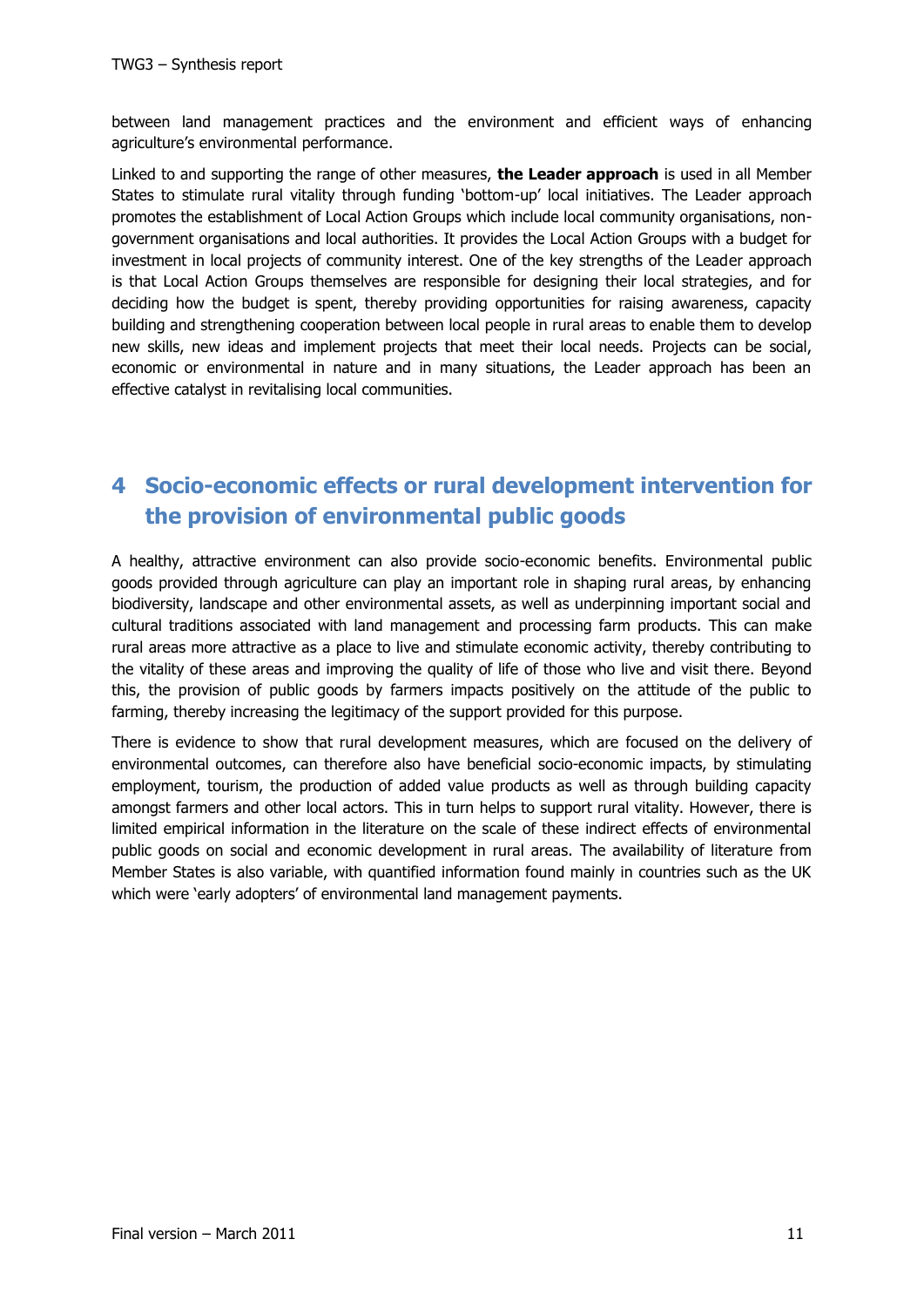#### **Box 2: Examples of the indirect socio-economic impacts that can be associated with the provision of environmental public goods**

Incentives provided through rural development measures for the delivery of environmental benefits can also lead to:

- **Increased opportunities for tourism** to the local area/region in which the measure is operating, thereby providing a beneficial impact on the local economy. For example, the environmental public goods delivered provide:
	- $\circ$  opportunities for marketing the area on the basis of its landscape/ biodiversity etc;
	- o increased opportunities for recreation;
	- $\circ$  opportunities for farmers to diversity into tourism related activities, for example the provision of bed and breakfast facilities, encouraging educational visits etc.
- **Changes in employment opportunities** both on and off the farm. For example:
	- $\circ$  On farm changes in the number of employed or family labour for undertaking routine management or capital works;
	- $\circ$  On farm changes in the number of contractors hired to carry out additional management or capital works required as a result of measures focused on the provision of environmental public goods
	- $\circ$  Off farm the generation of jobs in upstream/downstream businesses
- Opportunities for **adding value to food/other products**;
- The maintenance of traditional agricultural **skills** or the development of new skills
- **Investment** being attracted to the local area, for example investment in second homes or businesses relocating to the area, which in turn provide increased employment opportunities for local people;
- **Impacts on population** levels in rural areas, for example slowing down outmigration
- Benefits for **cultural heritage**, for example where measures focused on environmental provision have also helped to maintain rural traditions, cultural events (i.e. wine/olive festivals), thereby maintaining and enhancing rural identity etc.
- An **income stabilisation** effect for those farmers in receipt of payments for the provision of public goods by virtue of the fact that incentive schemes to encourage particular land management activities provide a guaranteed income stream for carrying out certain actions over a period over 5 or 10 years.

Most of the studies of employment and economic benefits of RDP environmental management measures relate to the agri-environment measure and demonstrate that these schemes can have a significant impact on the local economy through support provided to scheme beneficiaries being spent locally and by purchases made by contractors, suppliers and advisors also sourced locally. A study in England (UK) showed that, at a national level, for every  $£1$  of Environmental Stewardship payment to the beneficiary, £0.26 is generated off-farm in the local economy and that over a four year period, around 665 new full-time equivalent (FTE) jobs in the local economy were created, of which 530 FTE jobs were generated through direct employment of farm workers, contractors or advisors as a result of the increased workload generated by the agri-environment scheme. Other examples of the socioeconomic benefits associated with agri-environment schemes are shown in the examples below.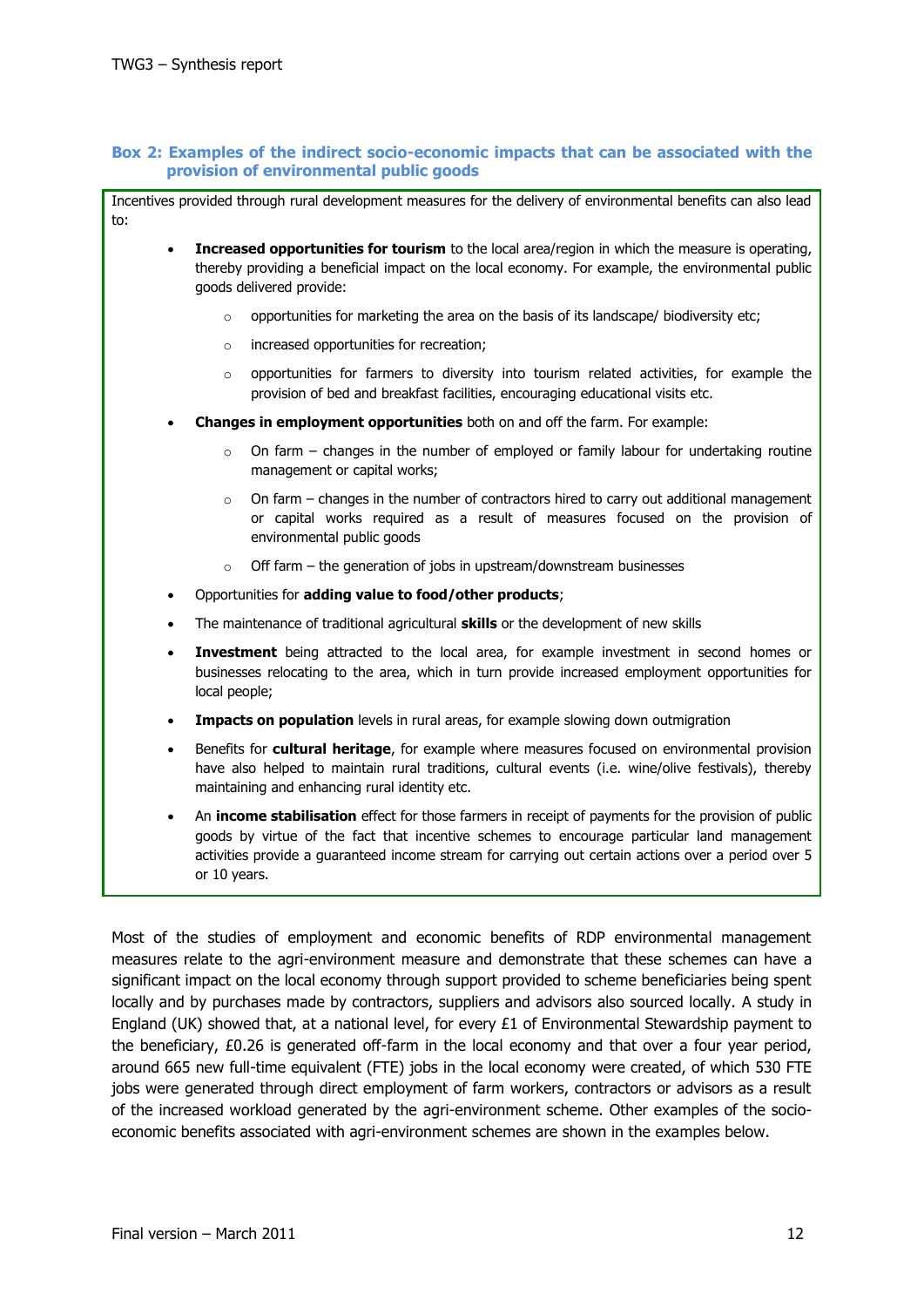#### **Box 3: The socio-economic benefits associated to agri-environment schemes: an example**

#### **Employment and landscape benefits of traditional viticulture in the Aegean**

Famers in the Greek islands of Santorini (Thira) and Thirasia traditionally pruned their vines in a very special way to protect the grapes from the wind. The variety of grape "Assyrtiko" is well adapted to the dry hot summers, strong winds and volcanic soils and pruning the plants in a circular reverse conical shape has created a distinctive landscape. Skilled labour is needed for this work and mechanisation is impossible. The vineyards and the landscape they create are threatened by urbanisation and tourist development, and by a move towards high linear vine growing, which would reduce farmers' costs.

When a €1.5m agri-environment scheme for landscape protection on the two islands was introduced, compensating farmers for the extra costs and decreased productivity of their special pruning system, and for maintaining terraces, bushes and trees at the field margins, almost half of the vineyards joined in the first two years. Together with special aid for small islands of the Aegean the payments of €1525 per hectare make it possible for the farmers to continue using labour intensive techniques, in order to keep the quality of wine cultivation alive, providing both local employment and a distinctive landscape for visitors.

In addition to the direct and indirect economic and employment effects of agri-environment payments on the local economy, the very presence of attractive agricultural landscapes, farmland biodiversity and historical features can provide economic opportunities for a variety of economic activities including rural tourism and recreation, speciality products and foods, as well as attractive locations for the establishment of businesses. Furthermore, the products of certain environmentally sustainable farming systems have the potential to be differentiated on the basis of their association with particular production methods or settings, and thereby to attract a premium price. However, few attempts have been made to quantify the economic or employment impacts of these effects and the studies which exist are not specifically linked to support through RDP measures.

Some examples of these sorts of effects are as follows. In the Czech Republic, a study comparing intensive and extensive systems found that the farms providing agri-tourism were mostly situated in regions with extensive agricultural systems (Grega et al., 2003). In Germany, the popularity of landscapes of high biodiversity value as tourist destinations has enabled the Rhönschaf – a rare breed of sheep from the Rhön area – to be brought back from the brink of extinction. This breed has become a tourist and culinary trademark of the Rhön as well as enhancing local cultural identity and as a result, sheep numbers have increased significantly (Nyenhuis et al., 2007). In the UK several agri-environment schemes compensate farmers for damage caused to grazing land and crops by over-wintering wild geese. Although the payments are have little or no effect on direct or indirect farm employment, the presence of the geese can attract visitors. Research in Scotland in 1998 estimated that bird watchers and goose shooters spent a total of £5.4 million per year in local economies around Scottish goose sites, providing an injection of spending into the Scottish economy. Of this total approximately £3.6 million can be attributed to the presence of the geese, and supports more than 100 FTE jobs in local economies, 53% by inland goose shooting, 42% by goose watching and 5% by coastal wildfowling (RSPB and BASC, 2008).

Agri-environment schemes have also been shown to have a positive impact on increasing human capital and on social capital by raising the management skills base of farmers, increasing their environmental knowledge, learning and awareness. An appreciation of the environmental benefits of agri-environment management can, in some cases, encourage a positive attitudinal shift, although there is less evidence of this when farmers join schemes for financial or opportunistic reasons. An interesting example of this is an innovative project in Lower Silesia, Poland, which combined social rehabilitation with farming and nature conservation, involving convicts from Wolow Penitentiary, prison officers and farmers from the Barycz Valley. The aim was to prepare convicts for employment after their release and included training in agri-environment management, using agri-environment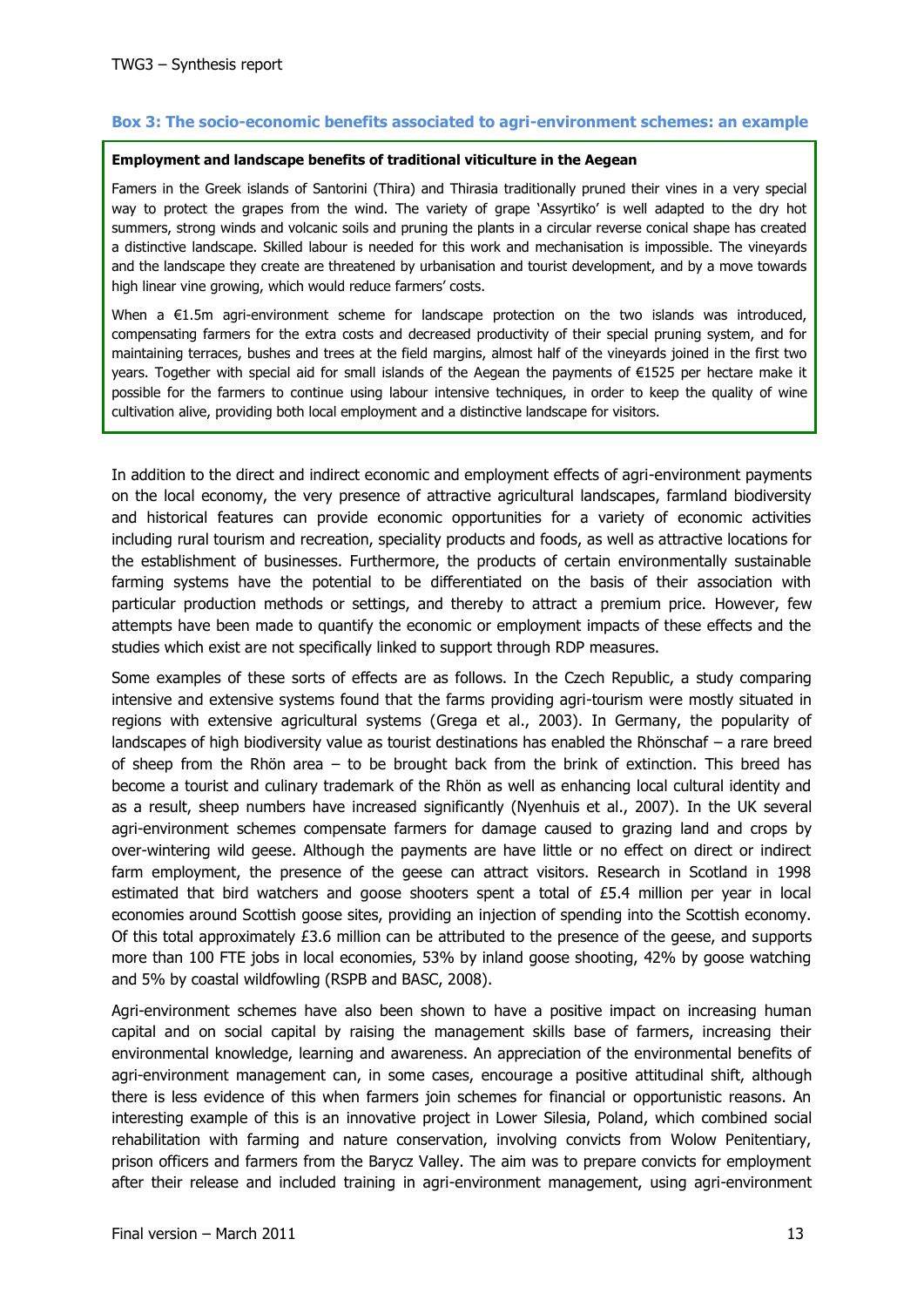funding for rare breeds as part of the funding for a training programme. A total of 650 to convicts learnt about the independent breeding of Wrzosówka sheep, working in an agricultural holding the principles of animal welfare and basic sanitary procedures important for keeping a herd in good condition.

## <span id="page-16-0"></span>**5 Criteria for the successfully delivery of public goods**

The analysis indicates that a wide range of measures have the potential to encourage the provision of both environmental and social public goods through agriculture. However, whether or not they do so in practice depends on a number of factors.

Amongst the wide range of factors that contribute to the successful delivery of public goods, some of these relate to the selection of measures to be used within the rural development programmes to secure a range of objectives in response to local needs. Others relate to the design and targeting of measures, along with the adequacy of the budgetary resources allocated to them. These factors have a significant influence on the eventual outcome and on whether the potential of a measure to secure the delivery of public goods is realised in practice. Despite progress made in relation to the design, targeting and delivery of rural development schemes there is still significant room for improvement at the EU level and in many Member States. The present suite of measures implemented within RDPs comprises some that are tightly targeted, whilst other lack precision in this regard. This can lead to unsatisfactory results and an inefficient use of resources. Measure objectives need to be specified precisely, and efforts are needed to target the use of measures precisely on specific public good outcomes while taking into account possible positive or negative side-effects. Appropriate targeting, which leaves sufficient discretion to the judgement of farmers and those applying policy on the ground, is essential to secure specific outcomes.

With respect to the implementation of programmes and schemes, the degree of administrative and technical capacity within national administrations, extension services, research bodies, paying agencies, along with the provision level of advice and training for farmers also has a significant effect on public goods outcomes. Effective monitoring and evaluation are critical to assess outcomes and to inform improvements in both measure and scheme design.

Appropriate engagement with farming organisations can help to establish well designed programmes and to elicit a sense of co-operative effort. Finally, the successful delivery of public goods can be reinforced and enhanced if there are tangible effects on the local economy and vitality of rural areas, resulting from the provision of public goods such as cultural landscapes and biodiversity.

The analysis of the way in which Member States have approached the delivery of public goods through their RDPs for the 2007-13 programming period provides some useful lessons that need to be learned to improve the delivery of public goods in the next programming period. In summary, the key issues that are highlighted by this report include:

- Recognition that the delivery of environmental public goods and rural vitality involves long term commitment and that positive results will often only become apparent over time. The design and implementation of measures is an on-going process in which schemes evolve and improve over time.
- The need to take an integrated approach in determining the most effective and efficient means of delivering public goods. This requires consideration of the synergies that exist